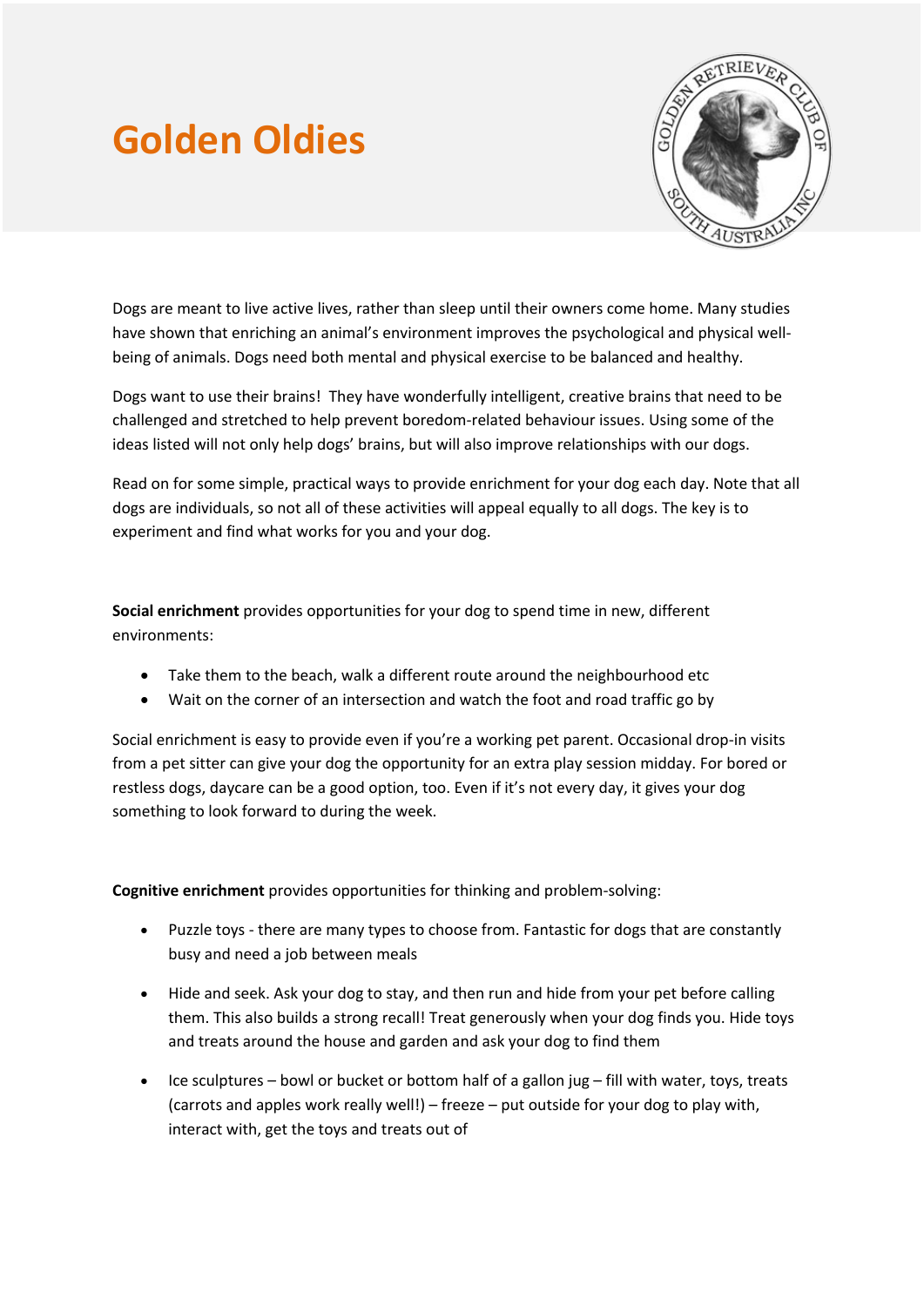- Boxes start with one box, put some treats or a favourite toy in it, have your dog get the treats/toy out of the box. Progress to nesting boxes with the treats/toy in the innermost box. (This can also be used to feed meals.) Make it more interesting by using peanut butter, spray cheese, or cream cheese in one of the boxes
- Yoga mat unroll, sprinkle treats, roll back up. Have your dog unroll the mat and get treats
- Small round basket put treats or a toy under the upturned basket and have your dog figure out how to get them
- Perches phone books covered in duct tape or small, stable stools. Play with different things your dog can do with these. Two paws on (front, back, right, left), four paws on, two paws on move around, etc

**Physical enrichment** enhances the animal's living space by changing or adding complexity to the environment:

- Provide a bury/dig pit. This is simple. Buy a dog or kiddie pool and fill it up with sand. You can even hide toys and treats for your dogs to dig up. Remembers to cover it overnight or when not in use so the local cats don't use it as a new loo!
- Blanket forts and tents. Children enjoy this as well!
- Pop-up tunnel. Similar to what's used in agility, these can be purchased online, and dogs love tearing through them in the backyard
- Musical chairs play music, play with your dog, when the music stops ask your dog to execute a behaviour on a mat or a rug, when the music starts again, play again

**Sensory enrichment** that stimulates any of the five senses:

- Bubbles, bubbles, and bubbles! You can even buy bacon-flavoured bubbles for dogs.
- Herbs and spices. Mint and cinnamon are not toxic and can be added to pet toys to encourage sniffing
- Farm animal scents. Give a friend with goats or horses an old tee shirt to hang in the barn for a few days. Bring it home and tie it to a tug toy
- Wind chimes can be fun toys that offer new sounds to cats and dogs

**Feeding enrichment** makes mealtime more challenging and interesting. Try to feed at least one meal a day in a mentally stimulating and challenging way:

• Treats under a blanket. Simple—just hide them out of sight!